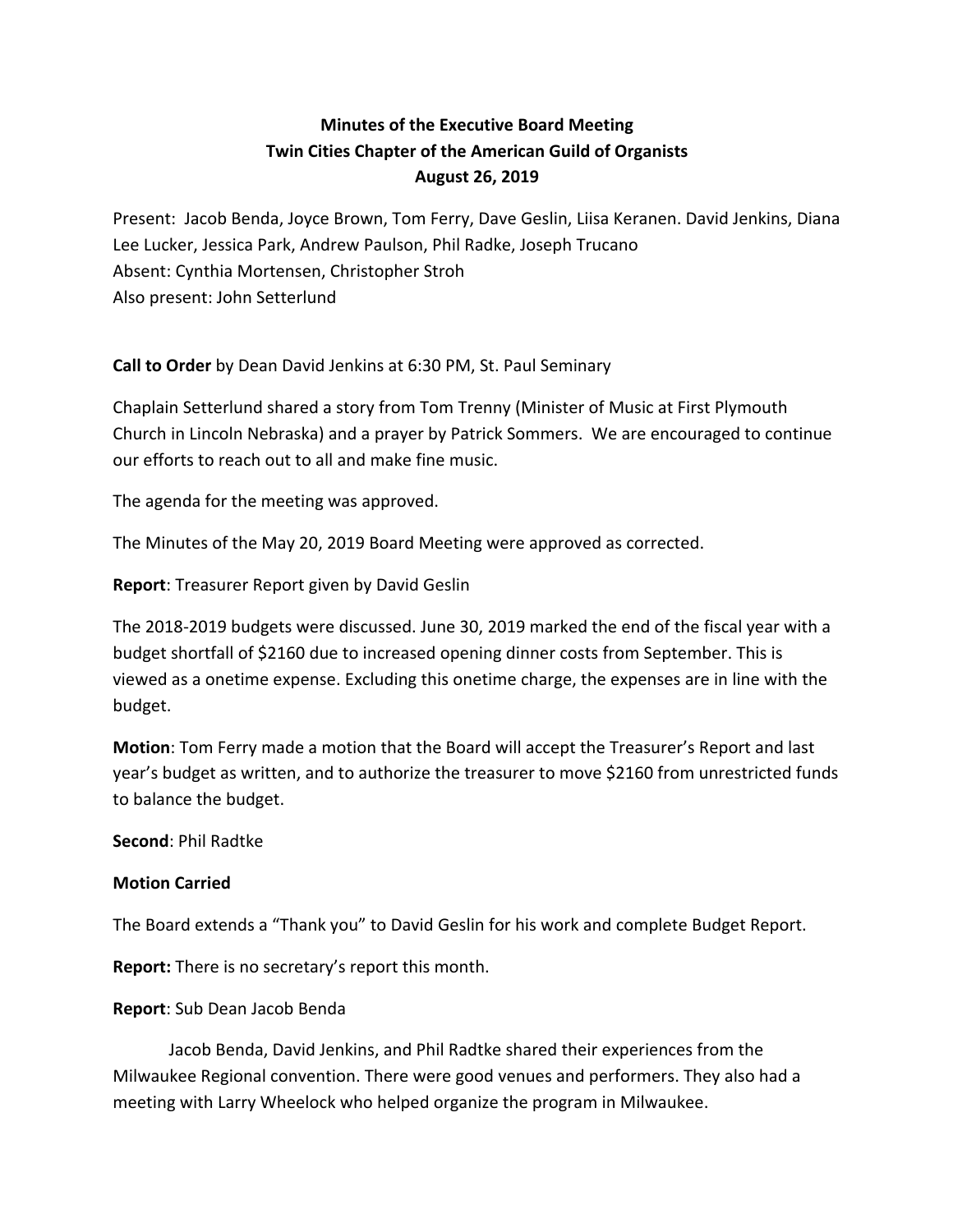There was an introduction and welcome to the new board members.

Jacob Benda highlighted the upcoming program year. The opening event will be **September 22, 2019** at Central Lutheran Church. There will be an organ program by James D. Hicks followed by the annual member dinner and installation service.

The year will continue with:

-**October 1**, 7:30PM, Northrop Auditorium program featuring Branford Marsalis, saxophone and Jean-Willy Kunz organist on the newly reinstalled 1932 Aeolian-Skinner pipe organ.

-**October 10**, 7:30PM, guest soloist Adam Brakel (from Diocese of Orlando) plays a virtuoso program at the Cathedral of Saint Paul.

-**October 25**, 7:30PM, guest soloist John Schwandt will play at Mt. Olive Lutheran commemorating the Paul Manz Centenary.

-**October 26**, 9:00-12noon, guest presenters Paul Westermeyer, David Cherwein, and Mark Lawson offer a series of talks and workshops commemorating the Paul Manz Centenary at Mt. Olive Lutheran church in Minneapolis.

-**November 2**, 10:00AM, Pipedreams scholarship program will be held at Shepherd of the Hills Lutheran church in Edina.

-**November 17**, 3:00PM, guest organist Chelsea Chen will present a program at First Presbyterian Church in Rochester, MN.

-**December 15**, 2:30 PM, Canon Musician Raymond Johnston will present Olivier Messiaen's La Nativité du Seigneur at the Cathedral of Saint Mark in Minneapolis.

-**Winter Workshops** in January on Certification and Improvisation will feature Stephen Self and Mary Newton. The location is being determined.

-**February 7 -8**, Vierne Festival: Feb.7, 7:30 PM guest organist Eric Plutz will play a program at the Basilica of Saint Mary in Minneapolis. Feb.8, 9AM-Noon, Jon Laukvik, Norwegian organ professor will present workshop on the music of Louis Vierne.

-**March21**, 9:00AM-5:00PM, the Annual Bach's Birthday Bash. Details will be forth coming.

**-March 27-28**, guest organist Cameron Carpenter will appear with the Minnesota Orchestra at Northrop

**-April 21**, 7:30, Organist Dean Billmeyer will present a program at Northrop Auditorium.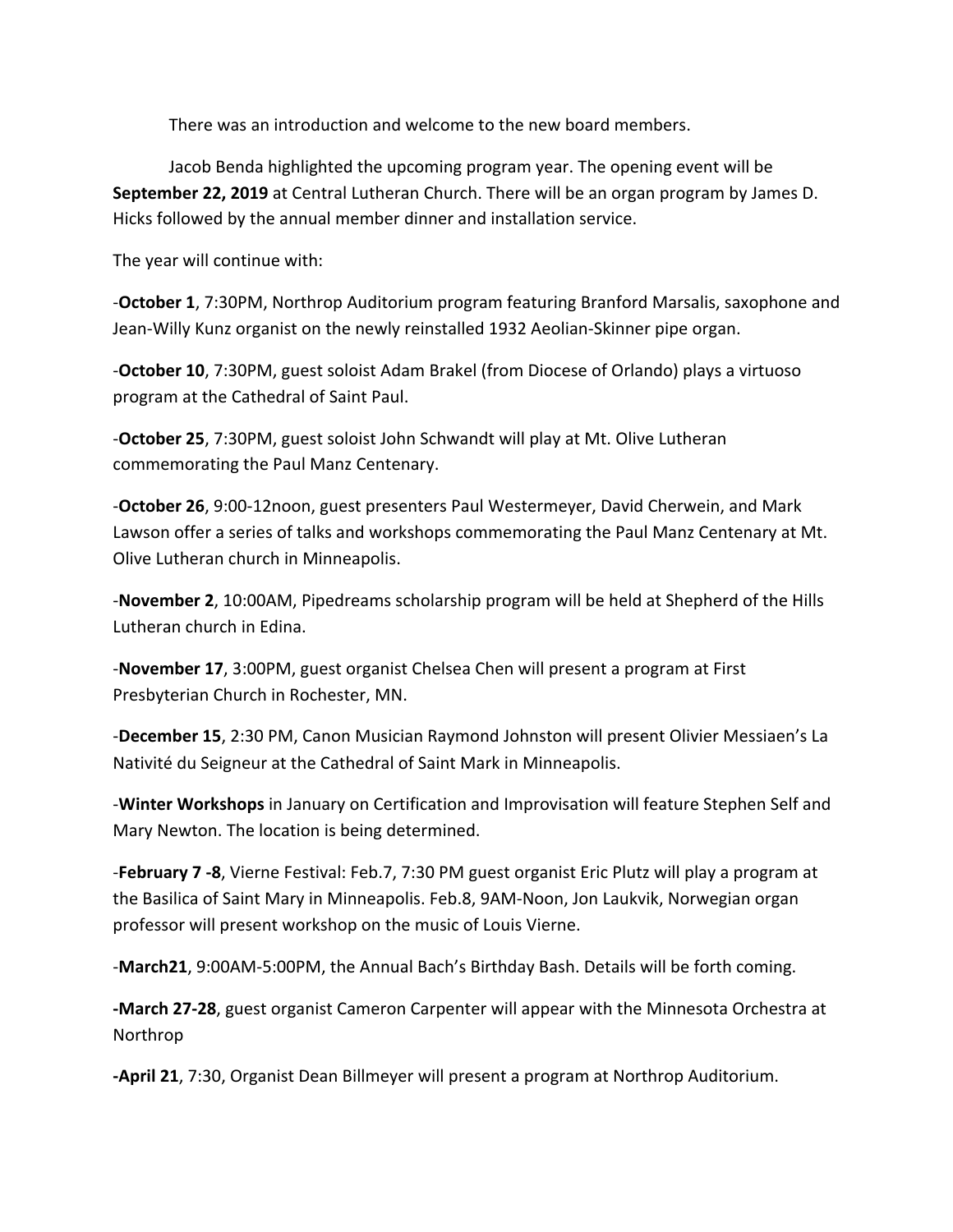-**April 24**, 7:30, French organists Oliver Vernet and Céedic Meckler will present organ duets at St. Andrew's Lutheran Church in Mahtomedi.

-**Student Competition** date will be announced and location is to be determined.

-**June7**, 3:00PM, the annual members recital will be at Benson Great Hall at Bethel University, Arden Hills.

**Report**: Convention Update Report

The steering Committee has met. They are working on venues, programs, artists and budgets. Communications with National are going well.

## **Report**: Dean David Jenkins

There is discussion about forming a "Historic Concerns Committee". The OHS (Organ Historical Society) has a national presence but not a local chapter.

The purpose of this committee (HCC) would be to celebrate, preserve, and support the study of the pipe organs in the Twin Cities and Greater Minnesota and adjacent regions through research, education, advocacy, and music. It would provide members of the TCAGO and the larger community with opportunities for meetings in venues with pipe organs of particular interest and merit, for discussions and demonstrations of these instruments. HCC could use its influence to have significant organs preserved in their original condition or carefully restored.

The HCC activities would include: supporting the TCAGO Organ database, working to raise awareness of historic organs with recitals and organ crawls, as well as articles in *Pipenotes.*  They would work to expand membership beyond organists to include all who love the instrument and its music.

The discussion continued with dues, both local and national. Presently there is a MN OHS account balance of \$1205.59 that would be transferred to the TCAGO under an HCC line.

**Action**: Dean David Jenkins will contact and consult with National AGO about how to proceed with this proposal.

-There was discussion regarding a proposal presented to the TCAGO board. This proposal would establish an international pipe organ competition, to be held in the Twin Cities every four years, and administered by the TCAGO. The TCAGO would receive grant dollars and oversee the entire competition from publicity to awarding the scholarship. The money is being gifted anonymously.